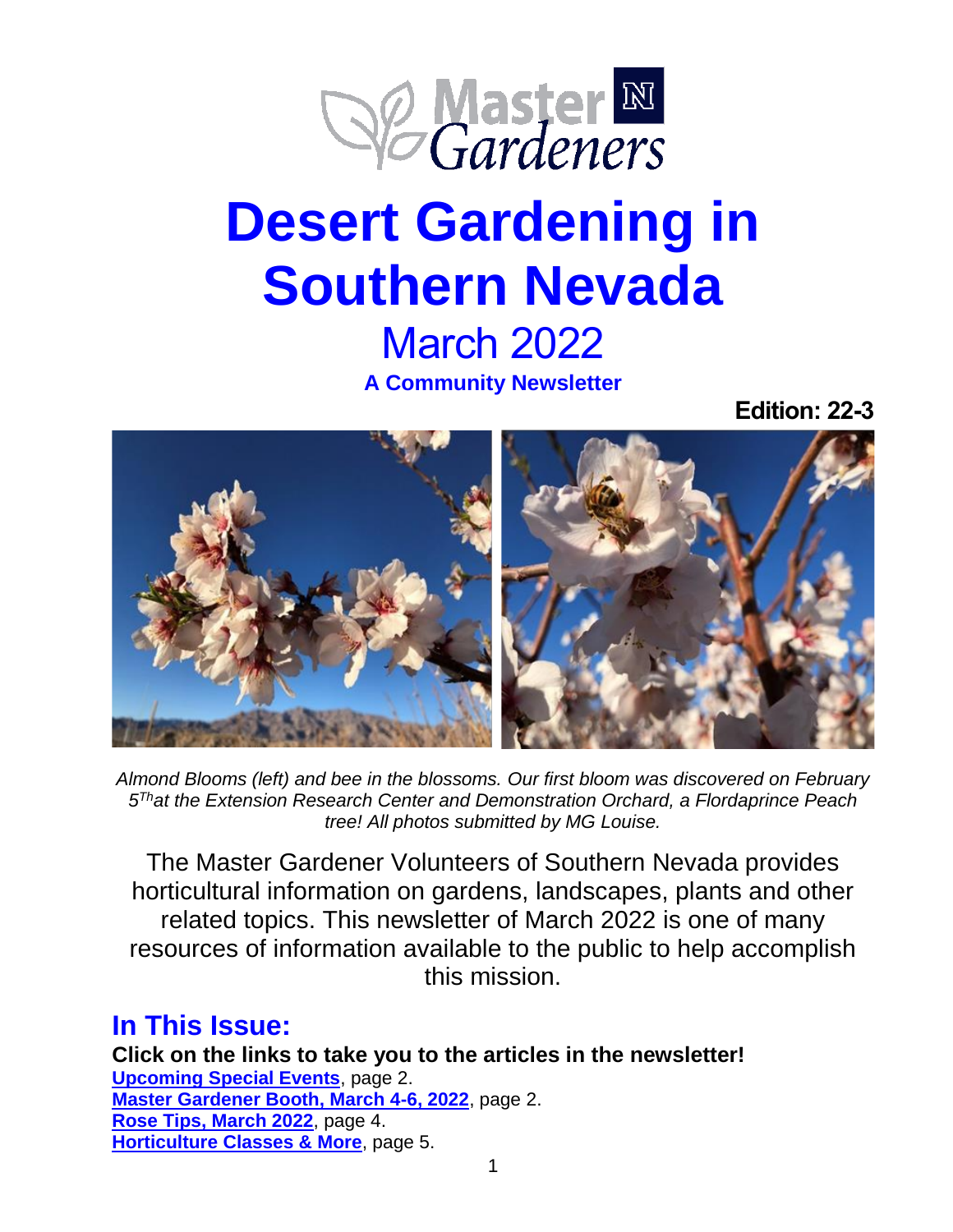# **Upcoming Special Events\*:**

- **Master Gardener (MG) Booth** and classes at Garden and Home Improvement Show, March 4-6, 2022 at World Market Center, Las Vegas, NV. See details below.
- Class: *Compost*, Gardening in Small Places Series, March 5, 2022, 9 a.m.-noon, via Zoom (\$10 fee) registration required.
- Class: *Intro to Beekeeping*, March 12, 2022 9:00 a.m.-noon, in-person class at Extension Office 8050 Paradise (\$15 fee).
- Class: *Hive Talk*, March 26, 2022, 9-11 a.m. at Research Orchard 4600 Horse Drive (free).
- Clark County Fair, **MG Booth**, April 6-10, 2022, Moapa Valley, NV. See details below.
- Class: **Understanding Your Irrigation**, Gardening in Small Places Series, April 16, 2022, 9 a.m.-noon, Zoom class (\$10 fee).
- Night Market, **MG Booth**, March 26, 2022 at Tivoli Village, Las Vegas, NV. See details below.
- Classes & Field Trips: *Nevada Naturalist Program Spring Session 2022*, April 4 to May 25, 2022. Fee.
- Night Market, **MG Booth**, April 30, 2022 at Tivoli Village, Las Vegas, NV. See details below.
- Class: *Solving Your Garden Problems*, Gardening in Small Places Series, May 7, 2022, 9 a.m.-noon, Zoom class (\$10 fee).

\* For details on classes and registration links, see the Horticulture Classes section below. For MG booth information, see MG Booth section below.

Gardening Information and Help: Contact the Master Gardener (MG) Help Desk via telephone Monday through Friday from 9 a.m. to 3 p.m. except holidays at 702-257-5556 or by email at [\(ExtensionClarkMG@unr.edu\)](ExtensionClarkMG@unr.edu). Walk-ins welcomed.

Botanic Garden: Open to the public from 9 a.m. to 4:30 p.m. Monday through Friday (except holidays) for self-guided tour. Scheduled tours are every Thursday starting at 10 a.m. at the Extension Facility on 8050 Paradise Road, Las Vegas, NV 89123, weather permitting. To register go to Eventbrite.com and type in garden tours in the search bar. For more information call the Help Desk at 702-257-5556.

<span id="page-1-0"></span>For Extension gardening publications go to [\(extension.unr.edu\)](mailto:extension.unr.edu). Select Publications in the QUICKLINK drop down. Change the year to All Years for a more complete listing of documents. Use keywords such as roses to narrow you search.

# **Master Gardener Booth, March 4-6, 2022**

**Garden and Home Improvement Show World Market Center 435 South Grand Central Parkway, Las Vegas, NV 89106**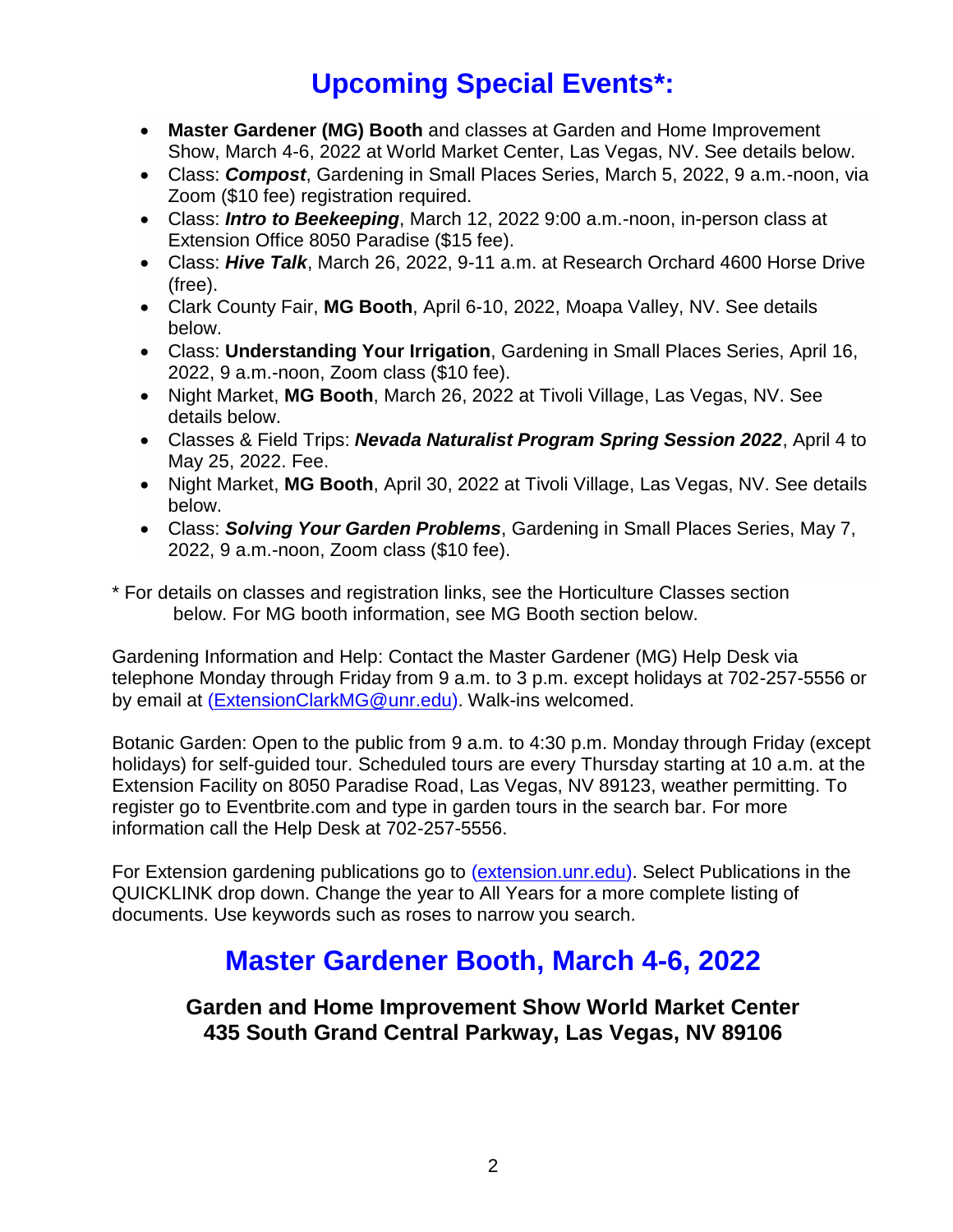

*Visitors gathering information at the MG booth.*

Extension Master Gardeners will have a booth at the home show Friday through Sunday answering gardening questions and handing out publications, native wildflower seeds and young tomato plants. We will also have presentations and round table discussions on gardening topics. Show hours will be from 10 a.m. to 5 p.m., except on Sunday it will close at 4 p.m. Entrance fee (\$0 to \$5). Seniors and Veterans entrance is free on Friday. In addition to the MG Booth, the home show will have a variety of vendors displaying and selling home, gardening, health, and beauty items and services.

- Presentation, about 45 minutes with questions.
	- o Hydroponics, Friday at 1 p.m.
	- o Grafting Cactus, Saturday at 10:15 a.m.
	- o Care of Trees & Shrubs, Saturday at 11 a.m.
	- o Roses in Spring Care, Saturday at noon
	- o Beekeeping, Saturday at 1 p.m.
	- o Care of Trees & Shrubs, Sunday at noon
	- o Grafting Cactus, Sunday at 2 p.m.
- Round-Table Discussion, about 1 hour long. There may be a short presentation, but mostly a question-and-answer session.
	- o Care of Trees & Shrubs, Saturday at noon
	- o Roses in Spring Care, Saturday at 1 p.m.
	- o Beekeeping, Saturday at 2 p.m.
	- o Vegetable Gardening, Saturday at 3 p.m.
	- o Care of Trees & Shrubs, Sunday at 1 p.m.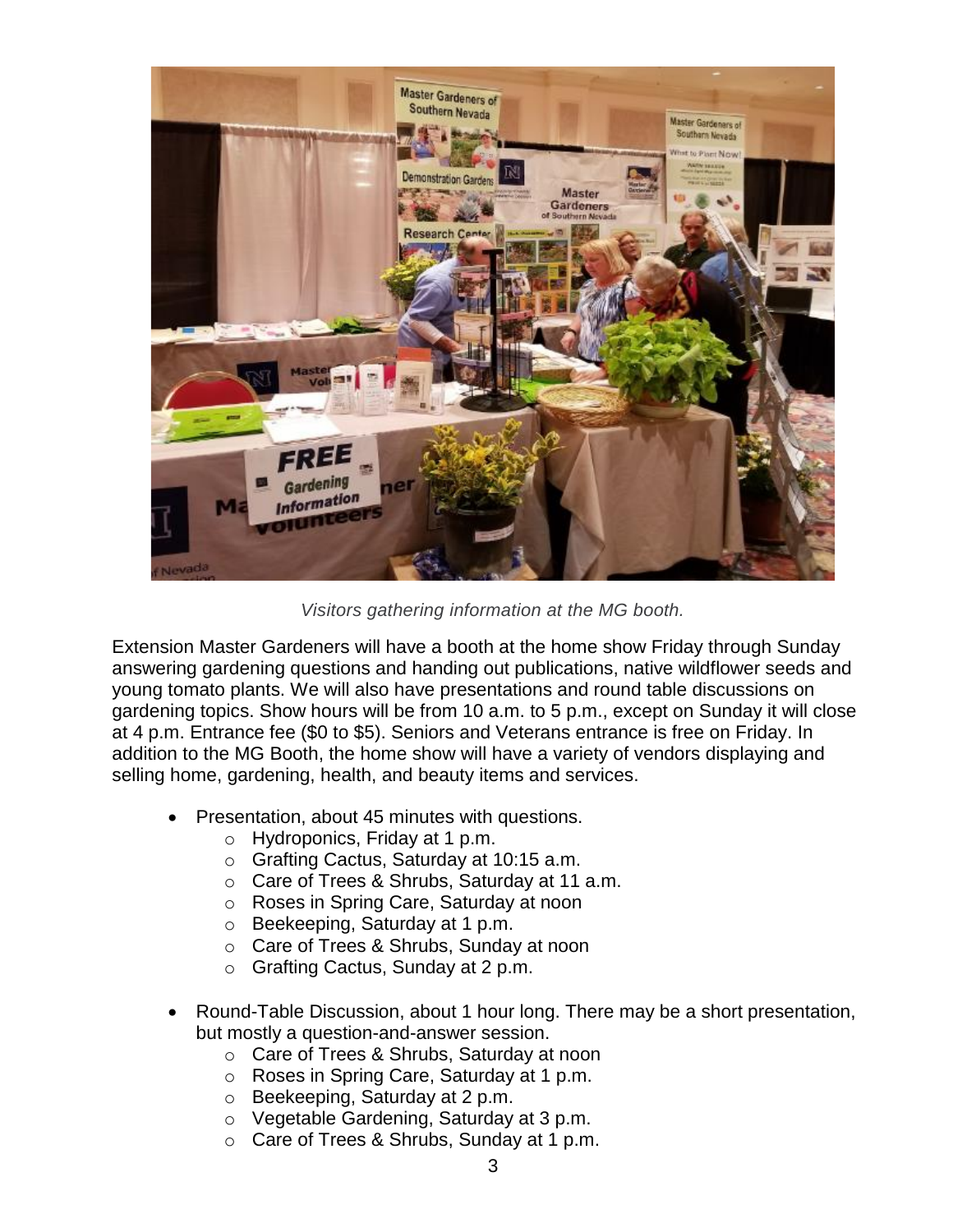o Vegetable Gardening, Sunday at 2 p.m.

<span id="page-3-0"></span>Note: Schedule may be changed. Contact the Help Desk at 702-257-5556 Monday through Friday from 9 a.m. to 3 p.m. except holidays. to get the latest information.

# **Rose Tips, March 2022**

## **By Master Gardener and ARS Consulting Rosarian, Judith Kafantaris**

Roses are heavy feeders especially after being dormant and now awake and getting ready to set blooms. Let us start:



*Spring time and Roses are blooming!*

#### **Epsom Salts**

Add 1/3 cup Epsom salts scattered around the base of each rose bush. The rationale is that Epsom salts help the bush to set new canes known as basal breaks. New canes are needed as the old canes age, turn grey, brittle and eventually need to be pruned away. Some roses will set new canes without any help, such as some miniatures and some shrubs. All bushes though get Epsom salt.

#### **Compost**

In the rose garden we celebrated Valentine's Day by spreading compost in all the rose beds to a depth of 1 inch.

#### **Fertilizers**

Fertilizers have 3 main ingredients: Nitrogen, Phosphate, Potash/Potassium. Some fertilizers are balanced and have numbers such as 10-10-10 (all the same). Other fertilizers are complete and have numbers such as 2-5-3, 5-12-5, 15-30-15. The middle number is to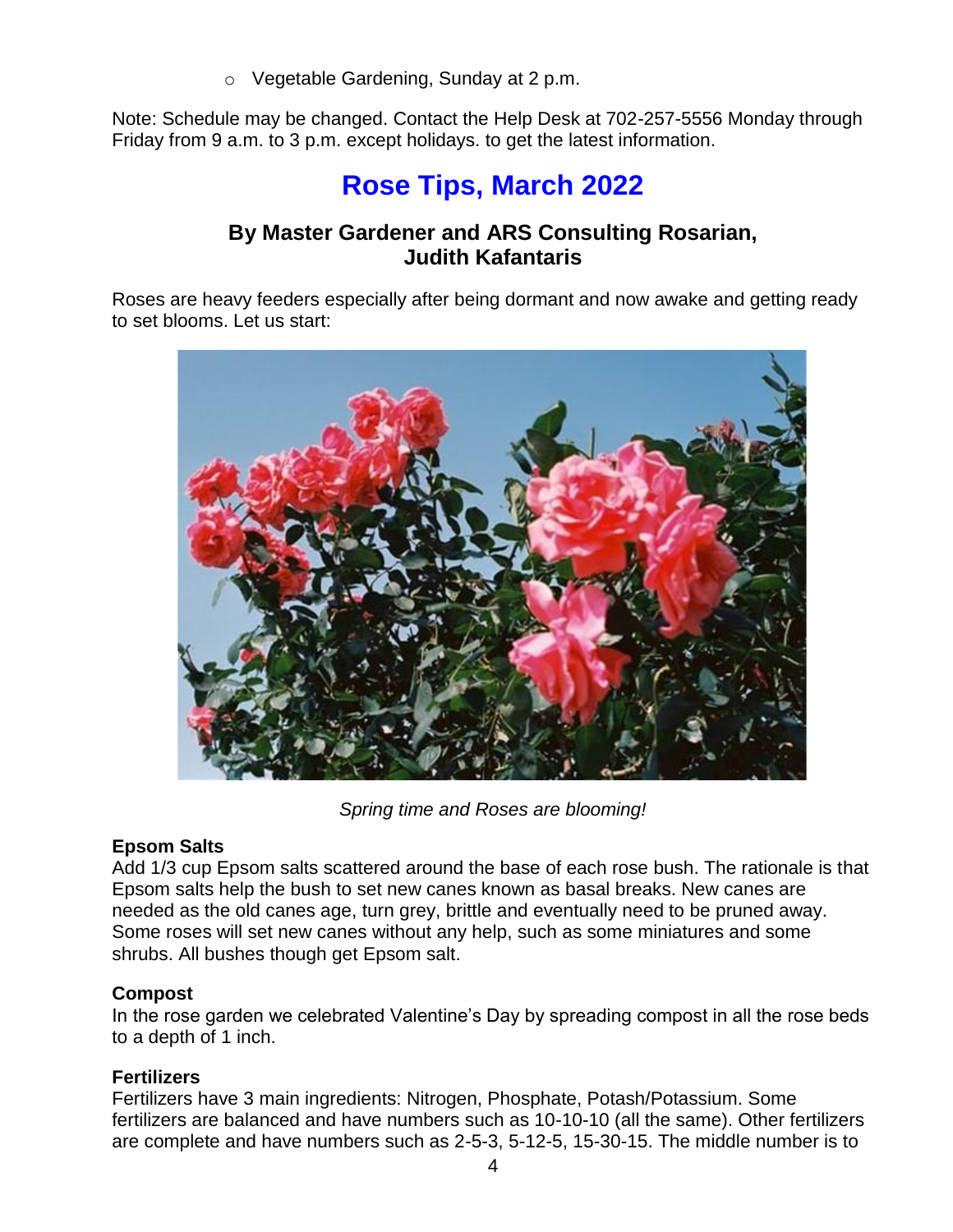be the highest especially for blooming plants, such as roses, tomatoes etc. ML Robinson has always said that plants do not know if the fertilizer is used for roses or tomatoes, so always check the numbers before buying. Follow the instructions on the container as to amount to spread under the bushes or in containers scratched into the soil. Water in well.

#### **Aphids**

Aphids arrive as the blooms appear on the bush and can be seen on stems, leaves, and buds. Aphids are a sucking insect and can be controlled with a spray of water from the hose. Some aphids are green although some can be black and orange. They leave a shiny coating on the leaves, buds, and stems known as honeydew, a hint that aphids have arrived. Ants are known to commander the aphids because ants feed the honeydew to their offspring. Most aphids leave when the blooms open.

#### **Powdery Mildew**

Powdery Mildew arrives when the days are warm and the evenings cool; and is a fungus that produces spores and spread by the wind. Mildew covers the leaves, stems and buds as though sprinkled with dusting powder. Some rose varieties appear more susceptible than others. Treatment choices range from fungicides to home remedies.

# **Horticulture Classes & More**

### <span id="page-4-0"></span>**\*Gardening in Small Places-***Compost***-March 5, 2022, 9 a.m.-noon, via Zoom (\$10 fee)**

Have you heard you cannot compost in the Mojave Desert? Have you tried to compost in the desert and have not been successful? If you would like to be greener and reduce vegetable waste, please consider joining our compost class. When purchased in the stores, compost can be expensive. So why not make your own? If you eat fruits, vegetables and throw any parts of them away, you have the beginning makings of compost. Even if you live in an apartment, you can make compost. Let Dr. Angela O'Callaghan show you how can make compost in the smallest of areas, just maybe not conventionally. Event ended.

# *Intro to Beekeeping,* **March 12, 2022 -9 a.m.-noon, in-person class, University of Nevada- Extension 8050 Paradise Road, Las Vegas, NV (\$15 fee)**

Jon Zeh, Master Gardener & Beekeeper, and Laura Pingree, community volunteer, will cover the following topics:

- The role and life cycle of the queen bee, drone bee and the worker bee.
- Which subspecies of honey bees are good for the beginning beekeeper?
- Types of hives and choosing a safe location for your hive.
- The components of a hive and the purposes each serve.
- Protective clothing and the tools you will need to get started.
- The Africanized honey bee in Southern Nevada.
- The biggest threats to managed honey bees.
- The costs associated with purchasing the equipment and honey bees.
- Beekeeping definitions.

They will discuss practical information on how to set up your first bee hive. Event ended.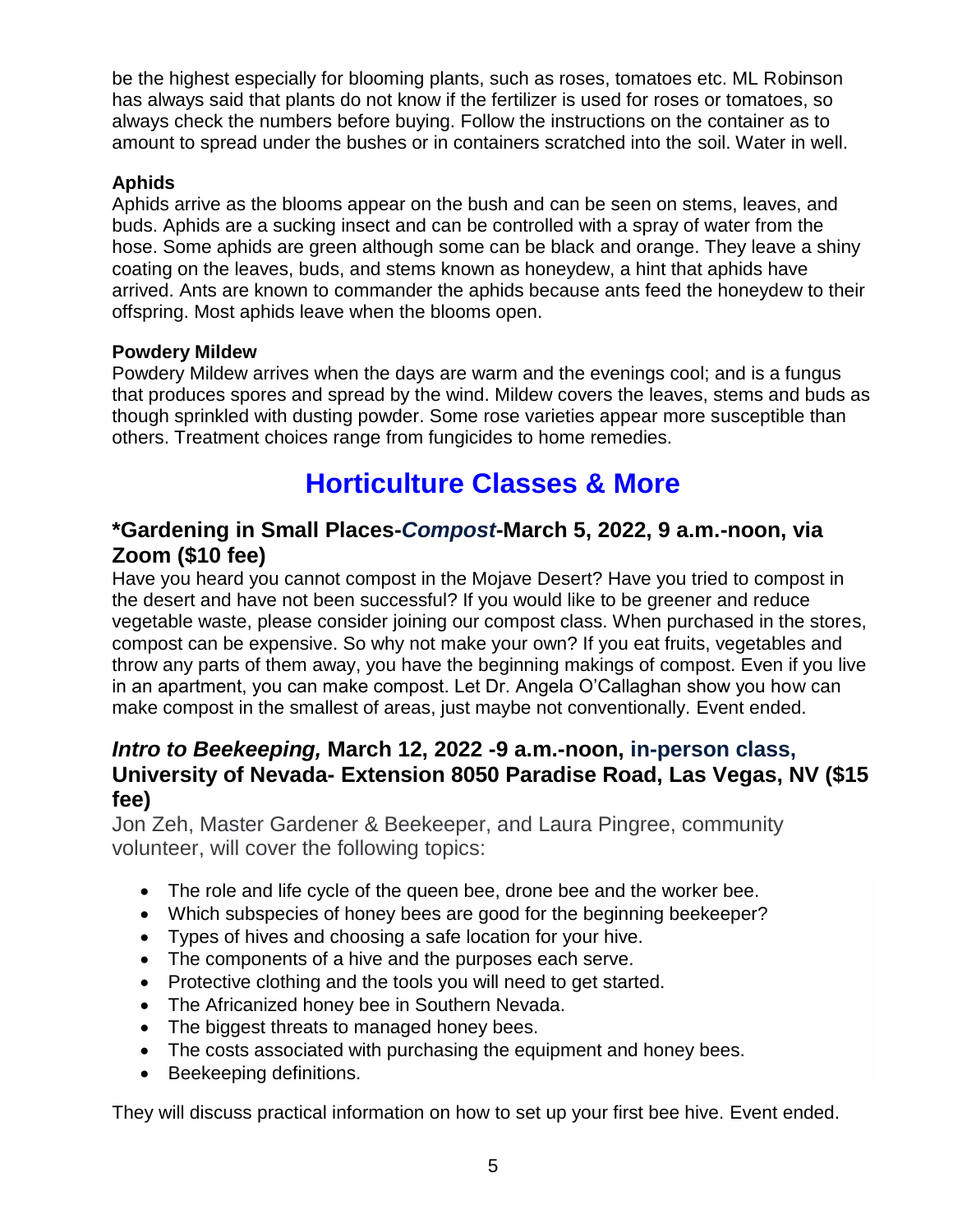# **Hive Talk, March 26, 2022, 9-11a.m. (Free) Extension Research Center and Demonstration Orchard 4600 Horse Drive, North Las Vegas, NV 89131**

Come & see honey bees in action in a see-through hive! Learn about the bee life cycle. Speak with our beekeepers and get your questions answered.

# **Master Gardener Booth, March 26 and April 30, 2022, 5-9 p.m. Night Market at Tivoli Village, Las Vegas, NV 89145**

Crafts, collectibles, gifts, foods, and DJs music along with our Master Gardener Booth for your enjoyment and learning experiences. Tivoli Village is location at 400 South Rampart Boulevard. Free admission and parking. The booth will provide gardening information, answer your gardening questions and can provide visitors with two free native seeds packets per family.

# **Nevada Naturalist Program, Spring Session 2022, April 4 to May 25, 2022 Southern Nevada**

Nevada Naturalist Program, the premier adult environmental education and volunteer training program in Southern Nevada, sponsored by the University of Nevada Extension, begins their spring session on April 4, 2022 continuing through May 25, 2022. This 8-week, in person program focuses on the identification and conservation of the natural resources in southern Nevada. This session will focus on Mojave Desert plants and animals, ecology and climate change, native pollinators, conservation biology and more. Participants attend classes and field trips; and receive volunteer hours for participating in local conservation projects and events. The registration fee includes all books, materials, entrance fees, and some refreshments. Carpooling is available for most field trips. Contact Denise Parsons at [\(parsonsd@.unr.edu\)](parsonsd@.unr.edu) or 702-948-5906 for registration information.

### **Master Gardener Booth Clark County Fair and Rodeo April 6-10, 2022 Logandale, NV 89021**

The County Fair features animal exhibits, arts and crafts, foods, amusement park rides, judging competitions, a rodeo, MG Booth and much more. The MG booth will provide gardening information, answer your gardening questions and can provide visitors with two free native seeds packets per family and seeds starter kits for children. Fair location is 1301 Whipple Avenue, Logandale, NV 89021. Fair hours are from 10 a.m. to 11 p.m. except Sunday closes at 9 p.m. The Master Gardener Booth in the Horticulture Building will close around 7 p.m. depending on volunteer staffing.

## **\*Gardening in Small Places -** *Understanding Your Irrigation***, April 16, 2022, 9 a.m.-noon, Zoom class (\$10 fee)**

With the spring season upon us, it's time to start thinking of our landscapes again, including the often-neglected irrigation. As your plants grow, and your landscape changes, your irrigation needs change, too. No one type of irrigation is good for all plants. When you have a variety of plants in your landscape, you need a varied irrigation to accommodate those plants. Hint, there is more than one type of drip irrigation. If you'd like to have a better understanding of your irrigation system, or you want to make your system more efficient,